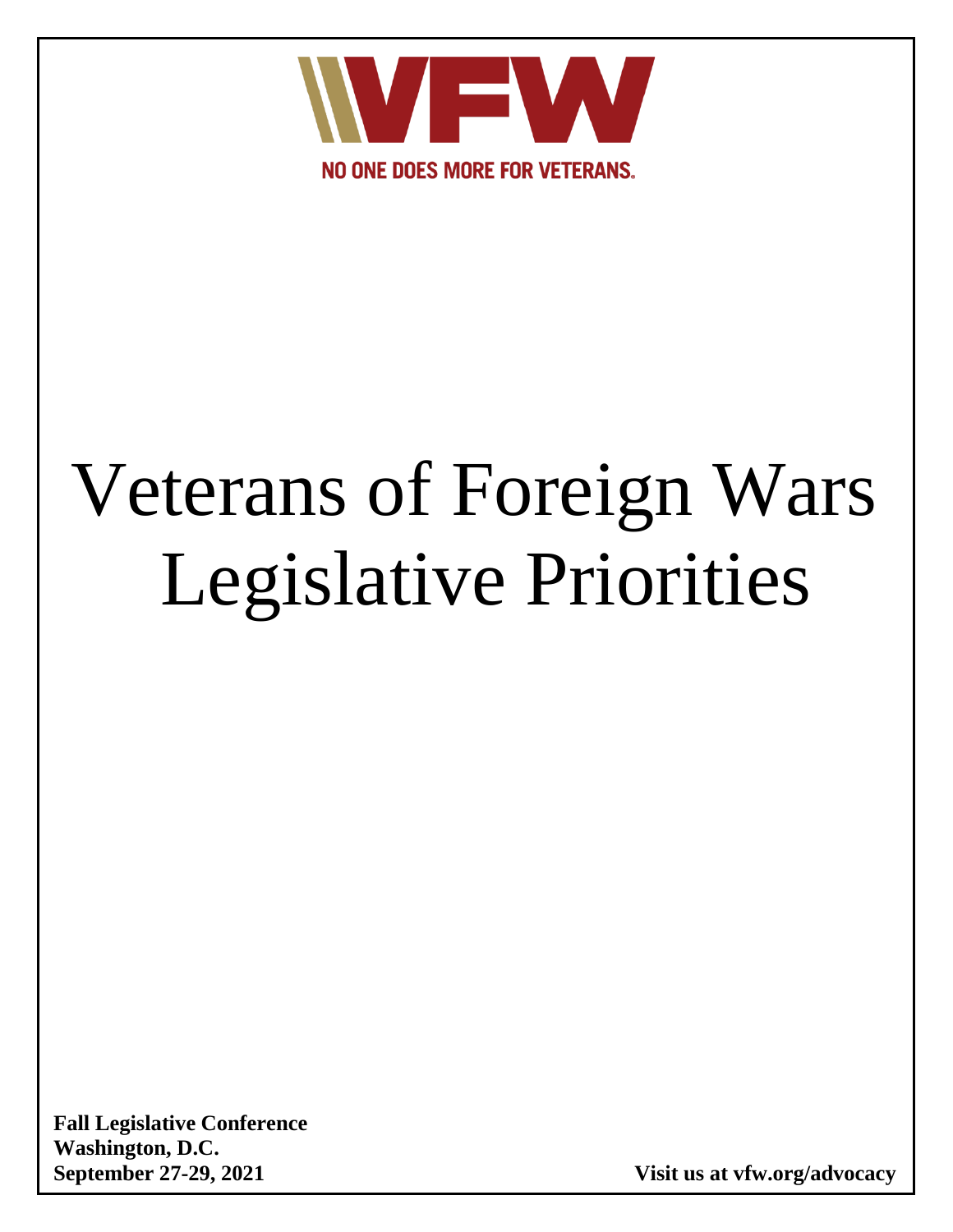## **Benefits**

#### **The VFW's Concerns:**

Comprehensive toxic exposure reform is the VFW's top legislative priority. Veterans from all eras have experienced an array of health conditions and illnesses associated with the toxic exposures and environmental hazards they encountered in service. The denial rate for Department of Veterans Affairs (VA) claims related to toxic exposures is far too high. Many serious health conditions are not considered presumptive, health care is available to only certain veterans, and there are locations both foreign and domestic that are not yet recognized as areas of exposure. A new framework is necessary for VA to provide health care and benefits to toxic exposed veterans from all eras, now, and in the future.

The rate of Dependency and Indemnity Compensation (DIC) paid to the survivors of service members who died in the line of duty or to veterans who died from service-related injuries or illnesses has only minimally increased since the benefit was created in 1993. The VFW supports an increase in DIC payments to survivors, reaching parity with payments made to surviving spouses of other federal employees.

Since September 11, 2001, more than 2.7 million Americans have served in the Global War on Terrorism (GWOT), which is the longest war fought by the nation's all-volunteer force. Accordingly, GWOT veterans deserve to be memorialized in our nation's capital with their comrades of previous generations. In 2003, Congress passed legislation that prohibited the placement of new commemorative works within the Reserve––an area that encompasses the cross-axis of the National Mall and the land between the White House and the Jefferson Memorial. Veterans of the current era deserve a war memorial located alongside the existing memorials for WWII, Korea, and Vietnam.

- Pass H.R. 3967, *Honoring our PACT Act of 2021*, and the Senate *COST of War Act*. These bills would help millions of veterans by establishing a framework to address any toxic exposure, foreign or domestic, past, present, and future. This legislation would help Atomic veterans and Vietnam veterans, including those who served in Thailand, Cambodia, and Laos, as well as in the Middle East, Afghanistan, K2, and beyond. They would add to VA's list of presumptive conditions and provide health care for all toxic exposed veterans.
- Pass H.R. 3402 / S. 976, the *Caring for Survivors Act of 2021*, to finally increase DIC payments to survivors, reaching parity with other federal agencies.
- Pass H.R. 1115 / S. 535, the *Global War on Terrorism Memorial Location Act*, to authorize the establishment of a GWOT Memorial on the National Mall.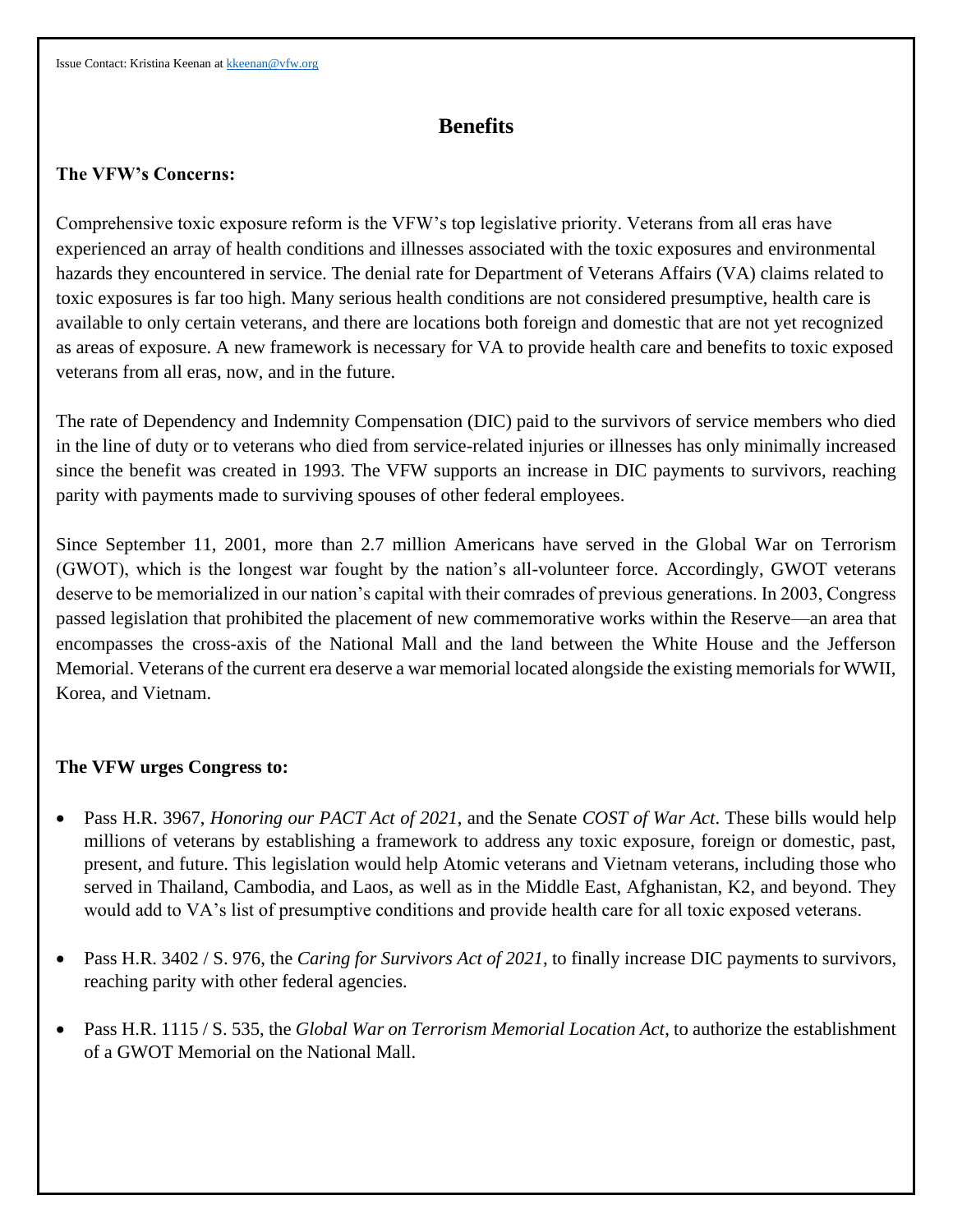Issue Contact: Emily DeVito a[t edevito@vfw.org](mailto:edevito@vfw.org)

# **Economic Opportunity**

## **The VFW's Concerns:**

The Department of Veterans Affairs (VA) is comprised of three administrations. The Veterans Benefits Administration is the largest of the three, overseeing the delivery of compensation and pension benefits, the GI Bill, VR&E, TAP, and home and business loans. The VFW believes economic opportunity is a lifelong need with the vast majority of veterans seeking meaningful employment, education, or job training. A fourth administration must be established in VA to properly address veterans' economic opportunity benefits utilization and improvement, with a dedicated Under Secretary with the authority to refocus resources, independently promote these programs, and create a central point of contact for Veterans Service Organizations and Congress.

For many veterans facing homelessness, especially against the economic turmoil resulting from the COVID-19 pandemic, employment is not achievable without first attaining stable housing. Programs such as SSVF and HUD-VASH have invested in veterans by providing the safety net necessary to receive care and pursue employment and other economic opportunity. Legislation which would make pandemic-relief funding permanent is critical to provide continuity of resources and continuous program improvement.

Measures that have allowed eligible veterans to enter high-paying STEM jobs through VET TEC, rapidly retrain for indemand fields through VRRAP, and pursue education and resources in new job fields through VR&E, have continued to demonstrate measurable success. It is critical they continue to be resourced, enabled to grow, and tracked through rigorous oversight.

Under the automotive adaptive grant program, VA is authorized to provide a one-time grant toward the purchase of a specially equipped automobile for veterans who need assistance driving due to a service-connected disability. This one-time grant is not enough for these disabled veterans as many struggle to pay out of pocket for the purchase of and modifications for follow-on replacement vehicles. This benefit needs to be improved to reflect the lifecycle of a standard vehicle and the need for consistent independent transportation for disabled veterans.

The shift from in-person to online learning during the COVID-19 pandemic has highlighted the inequities between housing allowances for different modalities of instruction. Additionally, for the over 50% of student veterans who report having children, child care needs can affect the ability to persist to graduation. Congress must re-evaluate GI Bill provisions in order to reflect modern student veteran needs, to include allowing National Guard and Reserve service members' increasingly frequent activations to count as time toward GI Bill eligibility.

- Pass S. 1093 to establish a fourth administration in VA with an exclusive focus on economic opportunity benefits in order to provide adequate oversight and resources.
- Pass S. 2172, *Building Solutions for Veterans Experiencing Homelessness Act of 2021,* to continue to resource SSVF and HUD-VASH programs.
- Pass S. 444 / H.R. 1361, *AUTO for Veterans Act*, allowing eligible veterans to receive auto grants every ten years.
- Provide continued funding and rigorous oversight for employment training programs such as VET TEC, VRRAP, and VR&E, that show measurable positive outcomes, to include passing H.R. 2335, *VET TEC Enhancement Act of 2021*.
- Pass legislation that would provide equity in GI.Bill benefits for Guard and Reserve members, in-person and online students, and student veterans with child care needs.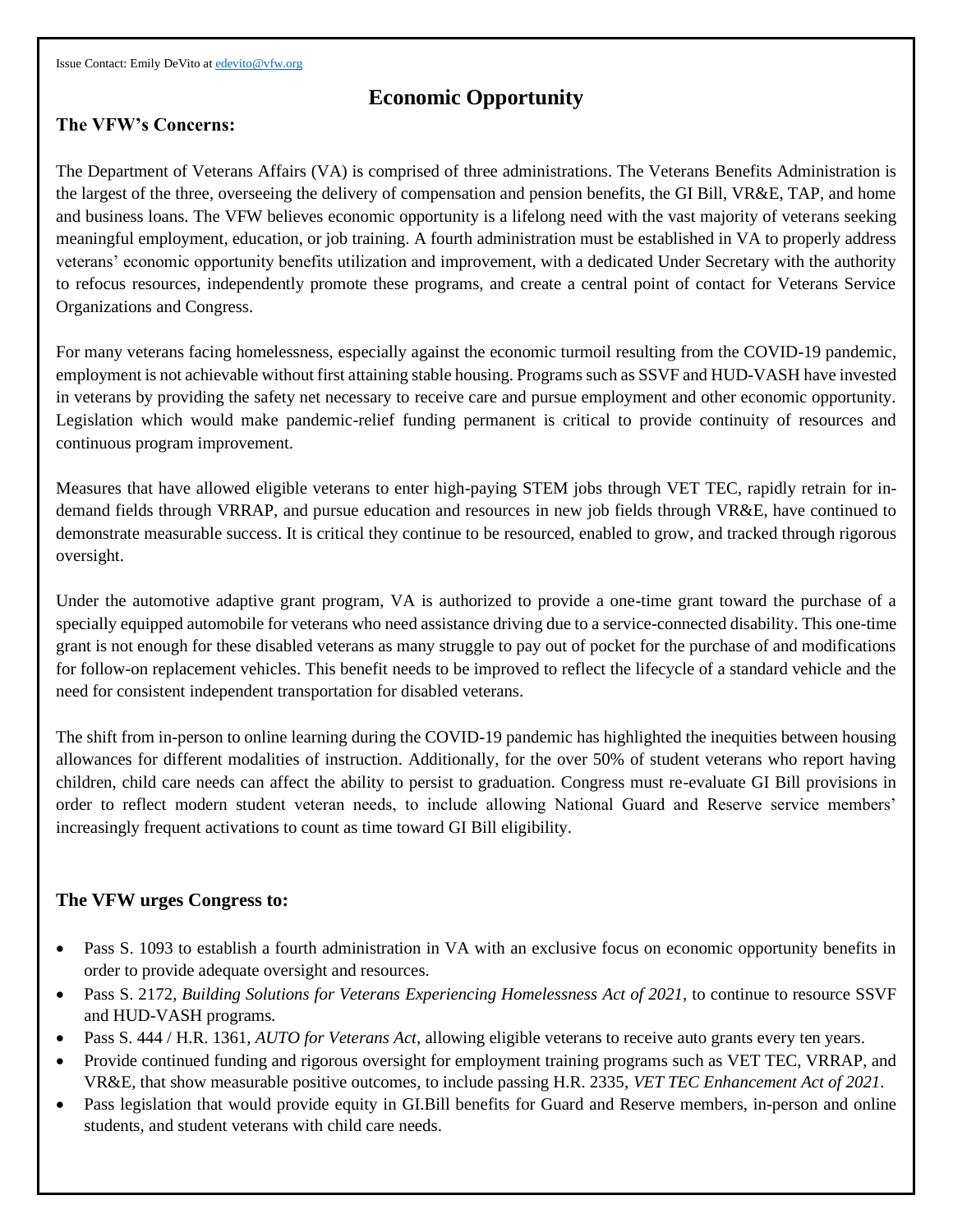# **Retirement and Military Personnel**

#### **The VFW's Concerns:**

The VFW has long argued that Department of Defense (DOD) retirement pay and Department of Veterans Affairs (VA) service-connected disability compensation are fundamentally different benefits, earned for different reasons. Military retirees with 20 or more years of service and who are less than 50 percent service-connected disabled are required to offset their retiree pay with the amount of VA disability compensation they receive. Similarly, Chapter 61 retirees who were medically retired with less than 20 years of military service face the same dollar-for-dollar offset. As a result, some disability retirees are separated before becoming eligible for longevity retirement, while others have completed 20 or more years of service. Currently, more than 48,000 Chapter 61 retirees who sustained combat-related injuries while serving are unjustly being denied the benefits they deserve.

In the past few years, the Military Housing Privatization Initiative (MHPI) program has been plagued with widespread complaints of neglected or careless repairs and unsafe conditions including mold, lead-based paint, asbestos, poor water quality, and sewage. In response, DOD implemented a bill of rights to ensure tenants receive quality housing and fair treatment from contracted housing companies, including access to seven years of historical maintenance records prior to lease signing and upon request. Yet, Congress and service members do not have a centralized tool that provides information about base housing and related housing company performance, making proactive oversight and informed housing choices difficult.

As part of the National Defense Authorization Act (NDAA) for Fiscal Year (FY) 2019, Congress implemented several changes to the Transition Assistance Program (TAP). From March 2020 to February 2021, VFW service officers collected 1,100 surveys from transitioning members, their families, and veterans. Results indicated that some of the new TAP mandates are not being carried out as Congress intended, such as participation no later than 365 days before separation, completion of at least one track, and connection to resources in the geographic areas members will reside after service.

Members of the armed forces can receive different types of separation documents depending on individual service characteristics such as duty status and time served. While the DD Form 214 (DD 214) is the widely accepted standard for proof of military service, members of the Guard and Reserve receive a DD 214 only under certain conditions. Moreover, a 2019 RAND Corporation study found that the DD 214 neither captures cumulative service for these members nor includes Guard and Reserve data, complicating access to the full breadth of their earned benefits.

- Pass H.R. 1282 / S. 344, *Major Richard Star Act*, which would enable Chapter 61 veterans who have been discharged due to combat-related injuries to be entitled to DOD retirement pay and VA disability compensation without offset.
- Enact legislation to implement a new online comparison tool for housing, similar to the GI Bill Comparison Tool, which would also serve as a central information center for oversight.
- Conduct periodic Committee on Armed Services hearings on transition, and commission a study to understand the fidelity with which each element of TAP is being implemented across DOD sites.
- Pass S. 1291, *Record of Military Service for Members of the Armed Forces Act of 2021*, which would enable accurate accounting of service periods and milestones for all active duty and Guard and Reserve members via a single, standard record of military service.
- Pass H.R. 3224 / S. 1611, *I am Vanessa Guillén Act of 2021*, which would help eliminate sexual assault and harassment in the military.